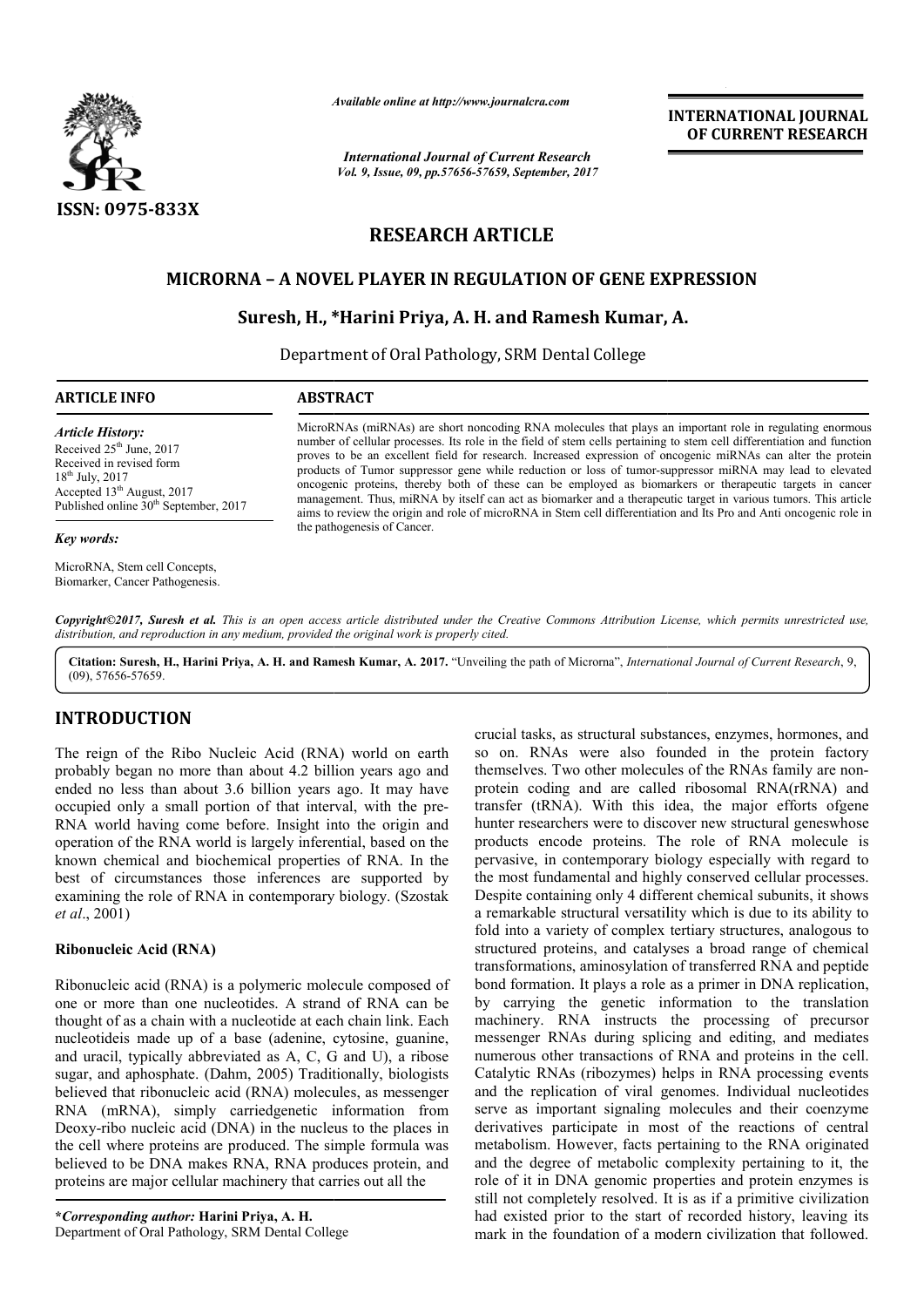(Bahadori, 2008) In addition to the above, the recent studies indicated that nearly 97% of the human genome is composed of non-coding DNA, which varies from one species to another. Instead, many of them produce important on-coding regulatory products. The most recent among this non-protein-coding RNA (npcRNA) class are genes that encode small or short- length RNA molecules (approximately <40nucleotide in length). An important group of these are called micro RNAs. These molecules unlike messenger RNAs do not encode protein but inhibit mRNA gene production. (Joyce, 2002)

#### **Micro RNA and stem cell concepts**

The hallmark of a stem cell is its capability to self-renew and to produce differentiated cells. This property of these stem cells is controlled by active interplays between extrinsic signaling, epigenetics and transcriptional regulations. Recent research indicates that microRNAs (miRNAs) have an important role in regulating stem cell self-renewal and differentiation by repressing the translation of selected mRNAs in stem cells and differentiating daughter cells. Such a role has been shown in embryonic stem cells, germ line stem cells and various somatic tissue stem cells. These findings reveal a new dimension of gene regulation in controlling stem cell fate and behavior. (Yi and Fuchs, 2011) The concept of self-renewal holds good when a stem cell generated one (asymmetric division) or two (symmetric division) daughter cells that tends to have similar developmental potential as the parent cell. The property of stem cell to self-renew themselves depends upon various factors inclusive of epigenetic programs. The rate at which this happens depends upon the type of stem cell. Embryonic stem (ES) cells are cell lines derived from the inner cell mass of a developing blastocyst. These cells can self-renew and rapidly multiply thereby leading to production of large amount of tissue for tissue replacement. (Tiscornia and Izpisúa Belmonte, 2010) In addition to the roles of miRNAs in controlling stem cell differentiation, which have become increasingly well established, several new twists have emerged in the miRNA world. Among them is the notion that miRNAs function in injury or stress situations. Micro RNAs have also been implicated in the regulation of stem cell aging. In this regard, Hmga2, a key transcription factor for the self-renewal of neural stem cells, is highly expressed in fetal neural stem cells in mice, but its levels decline by more than 99% during their lifetime. The decreased level of Hmga2reduces the self-renewal capacity of neural stem cells and seems to be, in part, caused by an approximately 30-fold age-induced increase in the expression of let-7b, which is known to target and inhibit. The specific disruption of Hmga2 regulation usinglet-7b with a truncated 3'-UTR showed substantial rescue of the self-renewal capacity in an in vitro culture assay, supporting the causative role of let-7b in the down regulation of Hmga2. (Yi and Fuchs, 2011)

#### **Micro RNA in cancerous disease**

### **Cancerous disease**

Cancer is a genetic and epigenetic disease that requires inactivation of tumour-suppressor genes and activation of protooncogenes. Mutated DNA sequences are transcribed to mRNA, which is finally translated into functionally aberrant proteins. However, RNA is not a 'passive intermediate product' between DNA and proteins. (Scholzová *et al*., 2007) The expression of genes is also dependent on RNA-based

mechanisms, including nonsense-mediated decay, alternative splicing, RNA editing and miRNA. Functional regulation of these RNA based mechanisms could constitute one or more of the steps involved in cancer development. (Flow Chart.1) (Gomes and Gomez, 2008)



**Flowchart 1. miRNA and cancer**

Micro RNA alterations in OSCC miRNA expression profiles appear to be tumor- and tissue specific. Several miRNA expression profiling studies have identified aberrant miRNAexpression profiles in OSCC tissues and/or cell lines relative to the corresponding normal controls. A number of researches have also investigated common miRNAs abnormally expressed in head and neck squamous cell carcinoma (HNSCC), aheterogeneous disease that arises from the oral cavity, nasal cavity, pharynx and larynx. (Wu *et al*., 2011) In addition, there are some profiling studies that have shown that miRNA expression profiles correlate with and could explain the pathogenesis, metastasis, and chemo resistance ofOSCC. In considering the important effect of miRNAs on gene expression, it is not surprising that these small RNAs have been implicated in the pathogenesis of cancer. The expression profiles of miRNAs are usually altered in many cancers. A reduction in miRNAs accelerates oncogenic transformation thorough the deregulation of target oncogenes. For example, a reduction or loss of expression of the two clustered miRNAs, miR-15a andmiR-16-1, are found in chronic lymphocytic leukemia and in prostate cancer. (Fukumoto *et al*., 2015)

#### **Role of miRNA in cancer pathogenesis**

Micro RNAs discovery led to a wider research so conducted to establish their significant role in cancer pathogenesis. MiRNAs regulate molecular pathways in cancer by targeting various oncogenes and tumor suppressors, and have a role in cancer and stem cell biology, angiogenesis, the epithelial– mesenchymal transition, metastasis, and drug resistance. (Ahmad *et al*., 2013) Administration of miR-26a using adenoassociatedvirus (AAV) in an animal model in case of hepatocellularcarcinoma (HCC) tends to inhibits tumor progression without causing toxicity. Anti-miRNA oligonucleotides (AMOs) can block the combined effect of miRNA and its target through inhibition of base pairing. Administration of AMOs against few miR-16, miR-122, miR-192 and miR-194 in animals offer a long term quiescence of corresponding miRNAs. Non-small cell lung cancer (NSCLC) could be differentiated from healthy controls using a combination of differentially expressed miRNAs miR-15b and miR-27b, thereby pointing tothe potentials of serum miRNAs as biomarkers for early detection of NSCLC. Many cellular processes including cell proliferation, migration, invasion and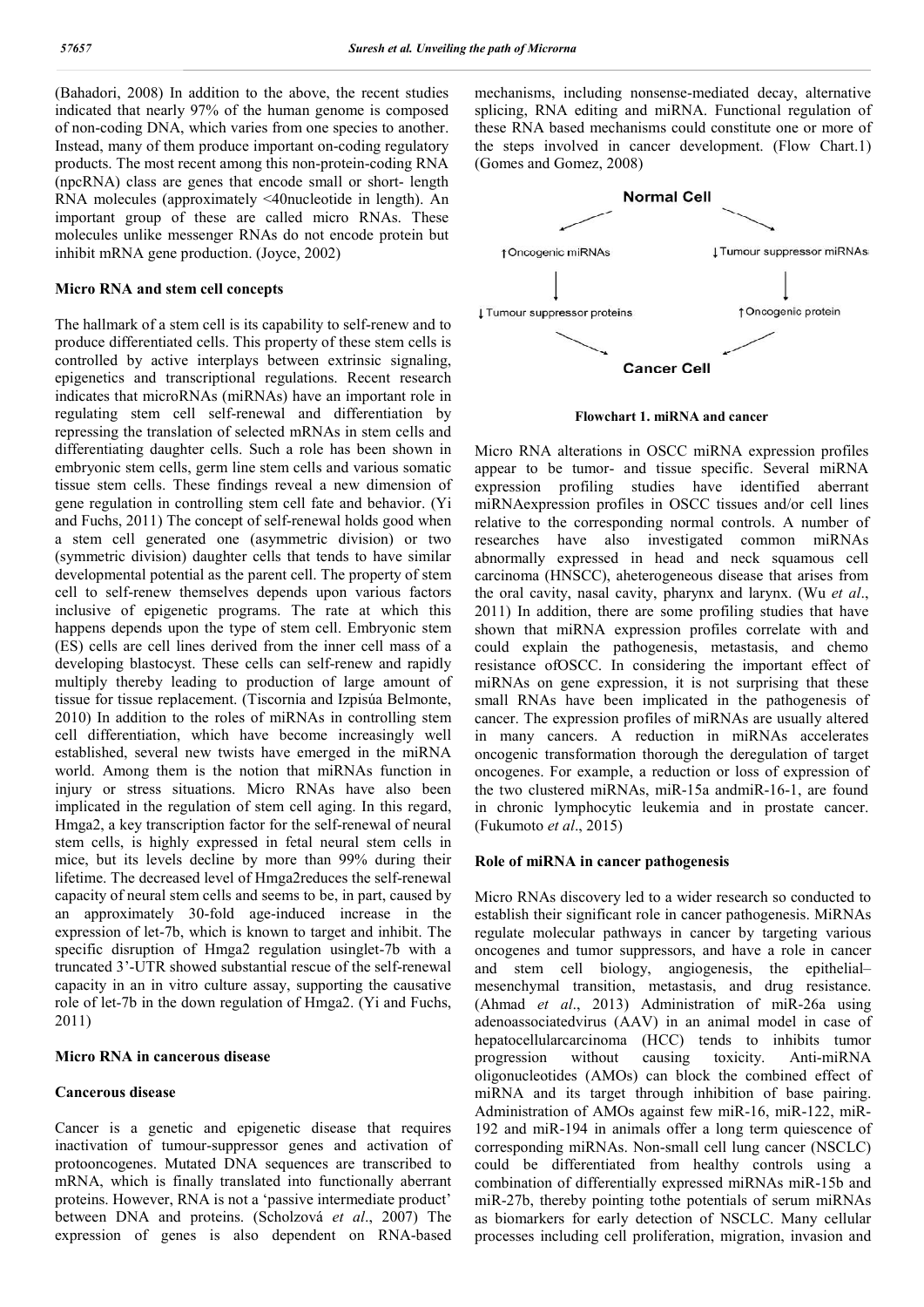survival have been directly linked to over expression of miR-21, whereas, it's down regulation induces apoptosis. Over expression of miR155, another commonly deregulated miRNA, is also directly associated with tumorigenesis in lymphomas, breast, lung, colon, and pancreatic cancers. The ability of miRNAs to regulate cell growth and apoptosis has found its irreplaceable role in cancer pathogenesis which itself is a consequence of dysregulation of growth and apoptosis of cells. In order to identify the exact role of miRNAs in cancer pathogenesis, specific miRNAs over expression or misexpresion can be studied to determine their individual role in development of different types of tumor. Recognition of different variants of miRNAs that are variedly expressed among tumor and normal tissues may help to identify those specific miRNAs that are involved in human cancers and further confirm the role of miRNAs as biomarkers in cancer diagnostics. (Flow Chart.2) (Iorio *et al*., 2005)

#### **MicroRNA as biomarker for cancer**

Human micro RNA has been associated with cancer andcontrols the important processes such as cell proliferation, celladhesion, apoptosis and angiogenesis. Dysregulation of thesemiRNA, therefore play important roles in onset, progression andmetastasis of cancer. (Table 1 & 2)

- miRNA-205, a specific marker for oral squamous cell
- carcinoma.
- miRNA-499c,a marker in hepato-cellular carcinoma. (George and Mittal, 2010)

#### **Micro RNA – future perspectives**

The discovery of small RNAs like miRNAs has revolutionized the concept of genes and gene regulation. It is clear that

#### **Table 1. Cancer related micro RNAs**

| Cancer                       | Up-Regulated miRNAs                          | Down-Regulated miRNAs                                                          |
|------------------------------|----------------------------------------------|--------------------------------------------------------------------------------|
| <b>Breast Cancer</b>         | miR-21, miR-155, miR-29b-2                   | miR-143, miR-145, miR-155, miR-200                                             |
| Lung Cancer                  | miR-21, miR-189, miR-200b, miR-17-92 cluster | Let-7 family, miR-126, miR-30a, miR-143, miR-145, miR-188,<br>miR-331. miR-34s |
| Colon Cancer                 | miR-223, miR-21, miR-17, miR-106m, miR-34s   | miR-143, miR-145, miR-195, miR-130a, miR-331                                   |
| Prostate Cancer              | Let-7d, miR-195, miR-203, miR-125b, miR-20a, | miR-143, miR-145, miR-128a, miR-146a, miR-126                                  |
|                              | $miR-221$ , $miR-222$                        |                                                                                |
| <b>Brain Cancer</b>          | $miR-21$ , $miR-221$                         | $miR-181$                                                                      |
| Hepatocellular Cancer        | miR-34s, miR-224, miR-18, miR-21             | miR-17-19bcluster, miR-200a, miR-125a, miR-199a, miR-195                       |
| Chronic Lymphocytic Leukemia | $miR-15$ , $miR-16$                          |                                                                                |
| Lung Cancer                  | $miR-17-92$                                  | $Let-7$                                                                        |
| Ovarian Cancer               | miR-200a, b, c, miR-141                      | miR-199a, miR-140, miR-145, miR-125b                                           |
| Pancreatic Cancer            | miR-221, miR-181a, miR-21                    | miR-148a.b                                                                     |
| Papillary Thyroid Cancer     | miR-221, miR-222, miR-146, miR-181           |                                                                                |
| Stomach Cancer               | miR-21, miR-103, miR-223                     | $mR-218$                                                                       |
|                              |                                              |                                                                                |



#### **Flow Chart. 2 Micro RNA in tumorogenesis**

| Table 2. Micro RNA and hallmark of cancer |  |
|-------------------------------------------|--|
|-------------------------------------------|--|

| Hall Marks of Cancer                                      | Functions of miRNAs                             | miRNAs                                                |
|-----------------------------------------------------------|-------------------------------------------------|-------------------------------------------------------|
| antiproliferation<br>signals<br>from<br>Resistance<br>and | Pro-Proliferation                               | miR-21, miR-17 cluster, miR-221, miR-222, let-7, miR- |
| independence from exogenous growth factor signals         | Anti-Proliferation                              | 519, miR-146a                                         |
| Evasion of apoptosis                                      | Pro-apoptosis                                   | miR-34 cluster, miR-29, miR-15, miR-16, miR-17-92     |
|                                                           | Anti-Apoptosis                                  | cluster, miR-21                                       |
| Limitless Replicative Potential                           | Regulation of immortalization and<br>senescence | miR-290, miR-24, miR-34a                              |
| Induction of Angiogenesis                                 | Pro- angiogenesis                               | miR-17-92 cluster, miR-378, miR-296, miR-27b, let-7f; |
|                                                           |                                                 | miR-130, miR-126, miR-15, miR-16, miR-20a, miR-20b    |
|                                                           | Anti-angiogenesis                               |                                                       |
| Evasion of Immune system                                  | Escape from immunosurveillance                  | miR-155, miR-17-92 cluster, miR-20a, miR-93, miR-     |
|                                                           |                                                 | 106b, miR-372, miR-373, miR-520c, hmcv-miR-UL112      |
| Tissue Invasion and Metastasis                            | Pro-metastasis                                  | miR-10b, miR-21, miR-373, miR-520c, miR-155, let-7,   |
|                                                           | Anti-metastasis                                 | miR-335, miR-206, miR-126, miR-146a, miR-101, miR-    |
|                                                           |                                                 | 200                                                   |
| Genomic instability                                       | Promote Genomic instability                     | Deletions or down-regulation of miRs, such as miR-17, |
|                                                           |                                                 | miR-20a, miR-15, miR-16-1 or let-7                    |